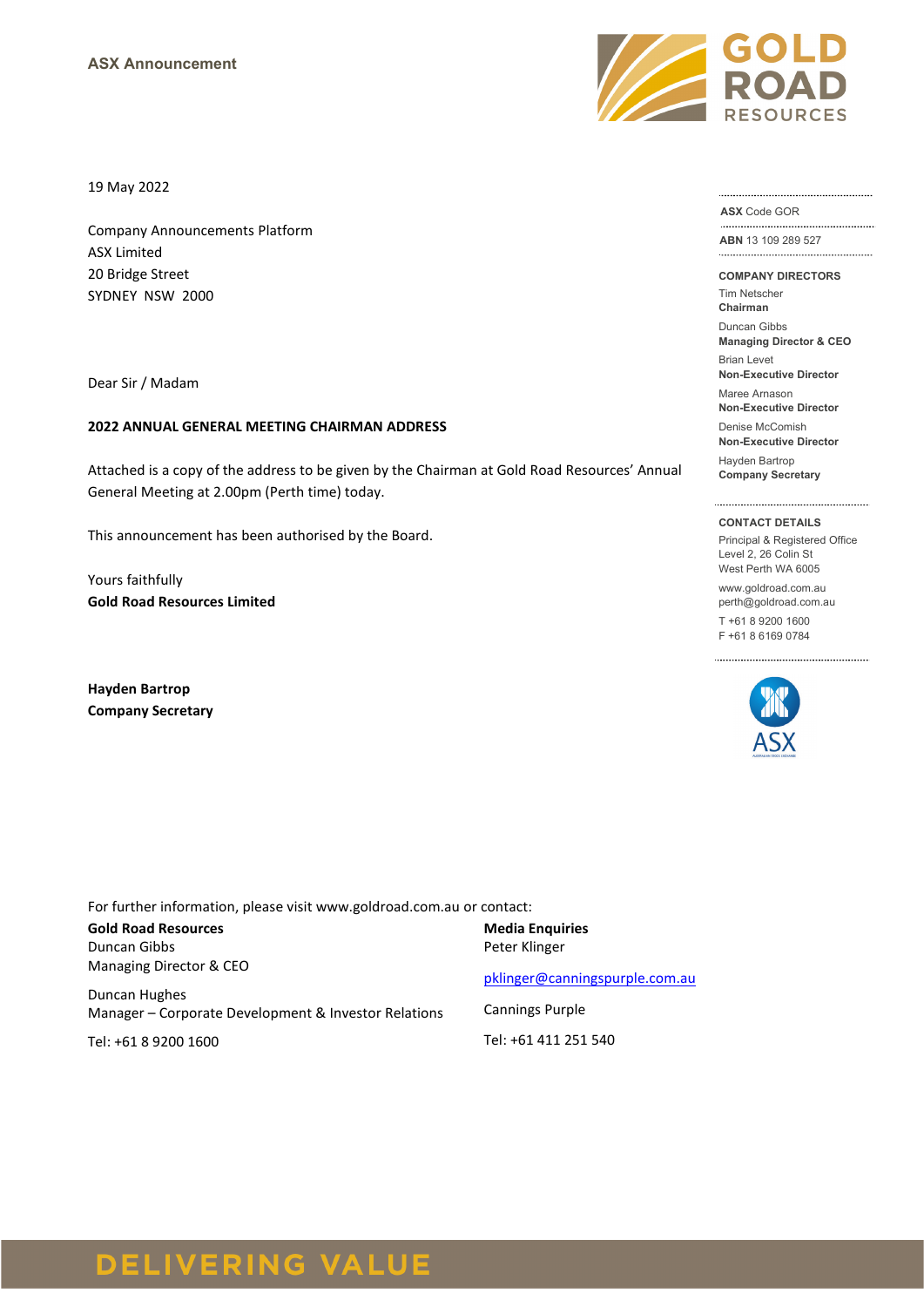

# **CHAIRMAN'S ADDRESS**

## **ANNUAL GENERAL MEETING OF SHAREHOLDERS**

**Held at The Melbourne Hotel, 33 Milligan Street, Perth WA 6000 and via a live virtual meeting platform**

## **Thursday, 19 May 2022 commencing at 2.00pm (AWST)**

### **[Chairman's Address]**

Good afternoon, Ladies and Gentlemen,

I would like to introduce myself to those of you who I have not had the opportunity to meet. My name is Tim Netscher, and I am privileged to be the Chairman of Gold Road Resources Limited – and the chair for today's Annual General Meeting. For those unable to join in person, I would also like to warmly welcome those who are participating via our online meeting platform.

Before I make some opening remarks about the past year, I would like to acknowledge the traditional custodians of the land on which we meet, the Whadjuk People of the Noongar Nation, and pay my respects to their Elders past and present. I would also like to acknowledge the traditional owners of the lands on which we operate and pay my respect to their Elders past and present - Yilka, Nangaanya-ku, and Cosmo Newberry community, with whom we have strong relationships.

It is with pleasure that I declare the meeting open, and I formally welcome you to the Annual General Meeting of Gold Road Resources Limited.

I am joined here by my fellow Directors – Duncan Gibbs, Denise McComish, Brian Levet and Maree Arnason. This is Denise's first Gold Road AGM, and I am pleased to officially welcome Denise to this AGM, following her appointment to the Board in September 2021. Denise's election to the Board is Item 3 of today's meeting. Also present here today is Hayden Bartrop, our Company Secretary and General Manager, Corporate Development and Legal. Representing our auditors at KPMG are Graham Hogg, our Audit Partner, who is attending online through our virtual meeting platform, and Derek Meates who is here in person. Rod Somes from the Company's share registry Computershare will act as the Returning Officer for the Poll.

Today, we sign off on another 12-month period during which the world continued to be deeply affected by the COVID-19 pandemic. During 2021, we remained cautious and vigilant in protecting our staff and community to produce another year of significant and safe achievements. I am proud of the way the Gold Road management team has tackled these challenges and kept our business strong and our people safe. This proactive and disciplined approach – supported by Gold Fields, our joint venture partners at the Gruyere Gold Mine – enabled us to continue our operations largely as planned. That said, we continue to remain vigilant to any potential emerging new associated risks.

Gold Road reported a full-year net profit after tax for 2021 of \$36.8 million, based on revenue of \$274.8 million. This positive performance came despite operational challenges at Gruyere during the year, restricting output to 246,529 ounces on a 100% basis.

2022 has started with a strong production quarter that positions us nicely for a much-improved production year at Gruyere with guidance ranging from 300,000 to 340,000 ounces, as we continue our journey towards our target of 350,000 ounces from 2023 onwards. Gold Road's balance sheet remains strong with cash reserves of \$131.5 million at